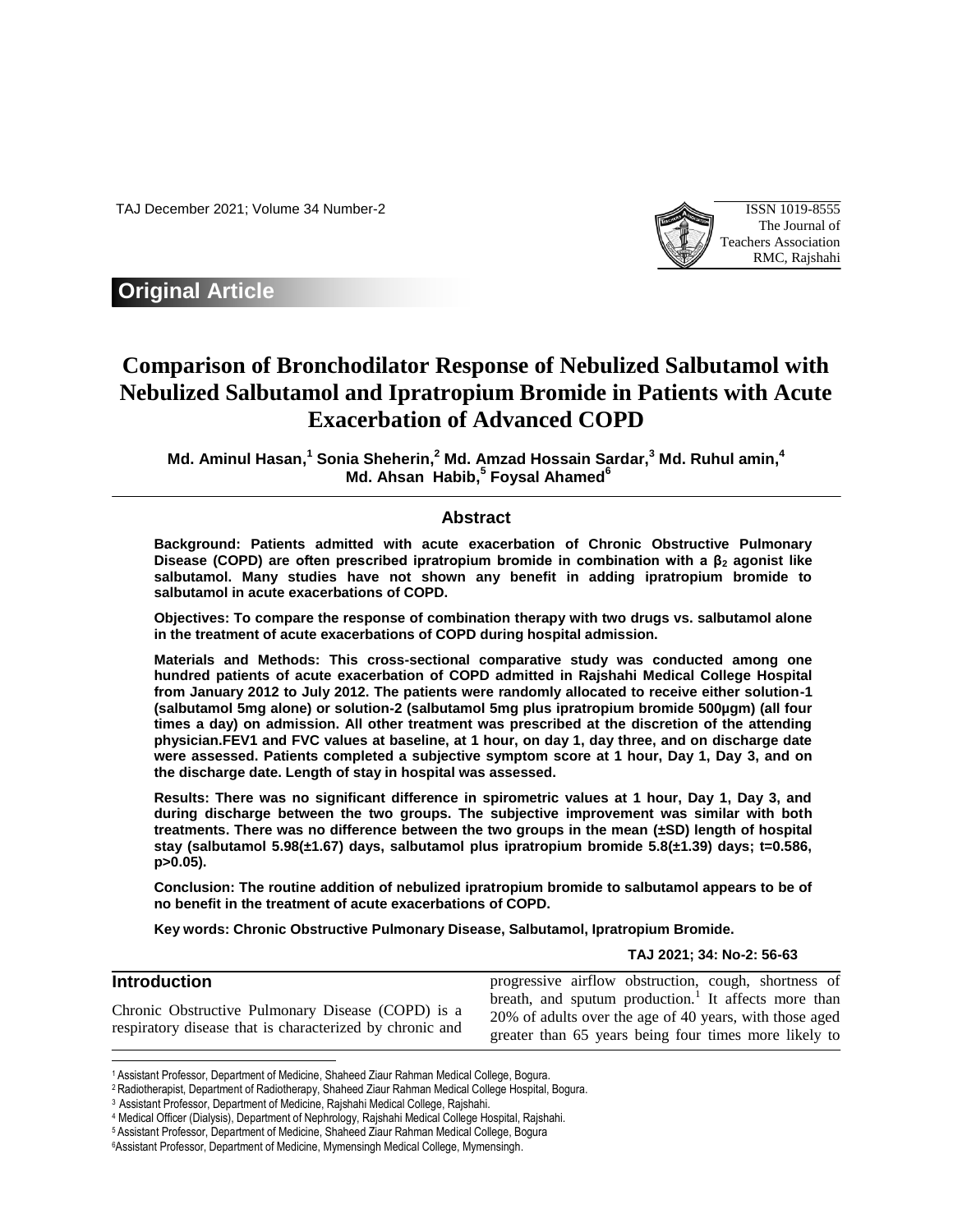have COPD compared to those aged 45-64 years.<sup>2</sup> Formerly a disease found only in men, the percentage of women who are being diagnosed with COPD rapidly increased from  $2002-2012$ .<sup>2</sup> According to the WHO, it is estimated that more than sixty-five million people are now living with moderate to severe COPD.  $3 \text{ In } 2002$ , COPD was the fifth leading cause of death in the world, but by 2030, it is projected to become the third leading cause of death worldwide.<sup>3</sup>The overall prevalence of COPD in Bangladesh's total population is estimated at 4.32%<sup>4</sup> Increasing age, sex, smoking, duration, and low socioeconomic condition were revealed as independent risk factors.<sup>5</sup>

The signs and symptoms of COPD can vary depending on which of the diseases, emphysema or bronchitis, is more prominent. Breathlessness, wheezing, chest tightness, chronic cough, and mucous production are the clinical symptoms associated with COPD.<sup>6</sup> Spirometry is the most important lung function test to diagnose COPD<sup>6</sup> It assesses the degree of airflow limitation and classifies COPD into four stages: mild, moderate, severe, and very severe. A postbronchodilator FEV1/FVC <0.70 (normal is o.70-0.80) on spirometry confirms a diagnosis. To date, there is no cure for COPD. However, it is a preventable and treatable disease.<sup>1</sup>

Treatment for COPD has remained purely on a symptomatic basis: relief of symptoms of breathlessness, through reducing airflow obstruction, relying mostly on the use of inhaled bronchodilator therapy including  $\beta_2$ adrenergic agonists and anticholinergics. The recent introduction of long-acting  $\beta_2$ agonists (LABA) and long-acting anticholinergics (LAA) has led to an improvement in the management of patients with COPD, allowing for more sustained bronchodilation and symptoms relief.<sup>7</sup> Inhaled bronchodilators are the foundation of pharmacotherapy for COPD because of their capacity to alleviate symptoms, decrease exacerbations of the disease and improve the quality of life. $8,9,10,11$  These drugs also improve airflow and hyperinflation,<sup>12,13,14,15,16</sup> thereby, decreasing the work of breathing and improving exercise tolerance. Patients admitted to the hospital with an acute exacerbation of chronic obstructive pulmonary disease are usually treated with a high dose of  $\beta_2$  agonists as part of their therapy. It is now commonplace for the patient to

receive, in addition, nebulized ipratropium bromide with obvious additional cost. This is logical pharmacologically as ipratropium has a different mode of action, inhibiting vagally mediated bronchomotor tone.<sup>17</sup>There is evidence that adding ipratropium bromide to a nebulized $\beta_2$ agonist is valuable in the long term management of COPD. 18-20 It has been known for some years that atropine-like drugs may be more effective in remission of airway obstruction.<sup>21, 22</sup> The aim of this study is to compare the response to  $\beta_2$  agonists alone with  $\beta_2$  agonists and anticholinergics in patients with COPD.

## **Materials and Methods**

This comparative cross-sectional study was carried out in the Medicine units of Rajshahi Medical College Hospital, Rajshahi, from January 2012 to July 2012.Consecutive 100 patients having an acute exacerbation of COPD who fulfilled the inclusion and exclusion criteria had been enrolled in this study. Data were collected by detailed history taking, physical examination, and spirometric measurements, which were performed in a prefixed questionnaire form or data collection sheet after taking the informed consent of the patient.

On admission, the patient was allocated purposefully to receive either solution-1 (salbutamol 5 mg/5ml) four times daily or solution-2 (salbutamol 5 mg/5ml plus ipratropium bromide 500 µgm/2ml) four times daily. These drugs were administered by an air-driven nebulizer at a flow rate of 8l/min until the chamber was dry. The combination therapy was given as a mixture. All other medication was prescribed at the attending physician's discretion according to the usual management plan. Spirometric values (best of three attempts) were measured at 1 hour, Day 1, Day 3, and on the discharge date. A simple subjective score was recorded. $23$  The patient was assessed whether they felt better, worse, or the same as the previous day. To ensure uniform treatment, packages were prepared and coded by the investigator himself. These packages were then dispensed by the investigator.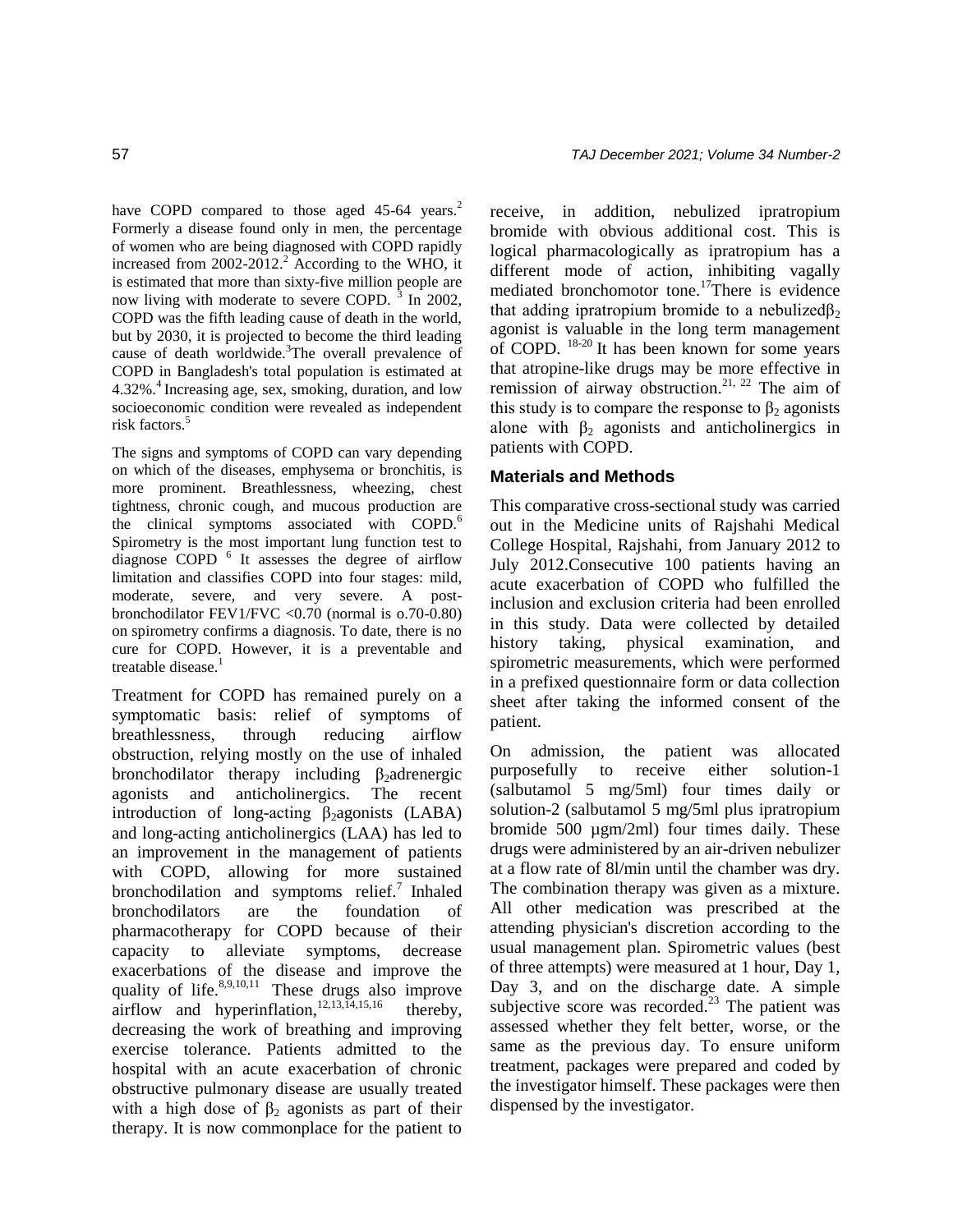## **Results**

**Table 1:** Demographic characteristics of the patient in solution 1 and solution 2

| <b>Demographic characteristics</b> |             | Solution $1(N=50)$ |             | Solution 2 $(N=50)$ |             |
|------------------------------------|-------------|--------------------|-------------|---------------------|-------------|
|                                    |             | $N(\%)$            | <b>Mean</b> | $N(\%)$             | <b>Mean</b> |
|                                    |             |                    | $\pm SD$    |                     | $\pm SD$    |
| Age                                | $<$ 50 yrs. | 7(14)              |             | 10(20)              |             |
|                                    | 50-60 yrs.  | 16(32)             | 58.9        | 11(22)              | 57.78       |
|                                    | $>60$ yrs   | 26(54)             | ±7.68       | 29(58)              | $\pm 8.06$  |
| Sex                                | Male        | 50 (100)           |             | 49 (98)             |             |
|                                    | Female      | 0(0)               |             | 1(2)                |             |
| <b>Occupation</b>                  | Farmer      | 29(58)             |             | 25(50)              |             |
|                                    | Laborer     | 11(22)             |             | 13(26)              |             |
|                                    | Businessman | 5(10)              |             | 4(8)                |             |
|                                    | Service     | 3(6)               |             | 4(8)                |             |
|                                    | Housewife   | 0(0)               |             | 1(2)                |             |
|                                    | Others      | 2(4)               |             | 3(6)                |             |

Ages of the patients were of varying range from 42 to 76 years, and the mean  $(\pm SD)$  age was 58.9  $(\pm 7.68)$ years for solution-1 group and 57.78(±8.06) years for solution-2 group.

There were no female patients in solution-1 group, but in solution-2 group one patient was female.

The main occupation of the patients in both groups was farmer. There was one house-wife in solution-2 group (Table 1)

|  | <b>Table 2:</b> Distribution of patients according to the hospital stay |  |  |  |  |
|--|-------------------------------------------------------------------------|--|--|--|--|
|  |                                                                         |  |  |  |  |

| Hospital stay | Solution $1(N=50)$ | Solution $2(N=50)$ |         |
|---------------|--------------------|--------------------|---------|
|               | Mean               | Mean               | (p)     |
|               | $(\pm SD)$         | $(\pm SD)$         |         |
|               |                    |                    |         |
|               | 5.98               | 5.8                | 0.586   |
|               | $(\pm 1.67)$       | $(\pm 1.39)$       | (>0.05) |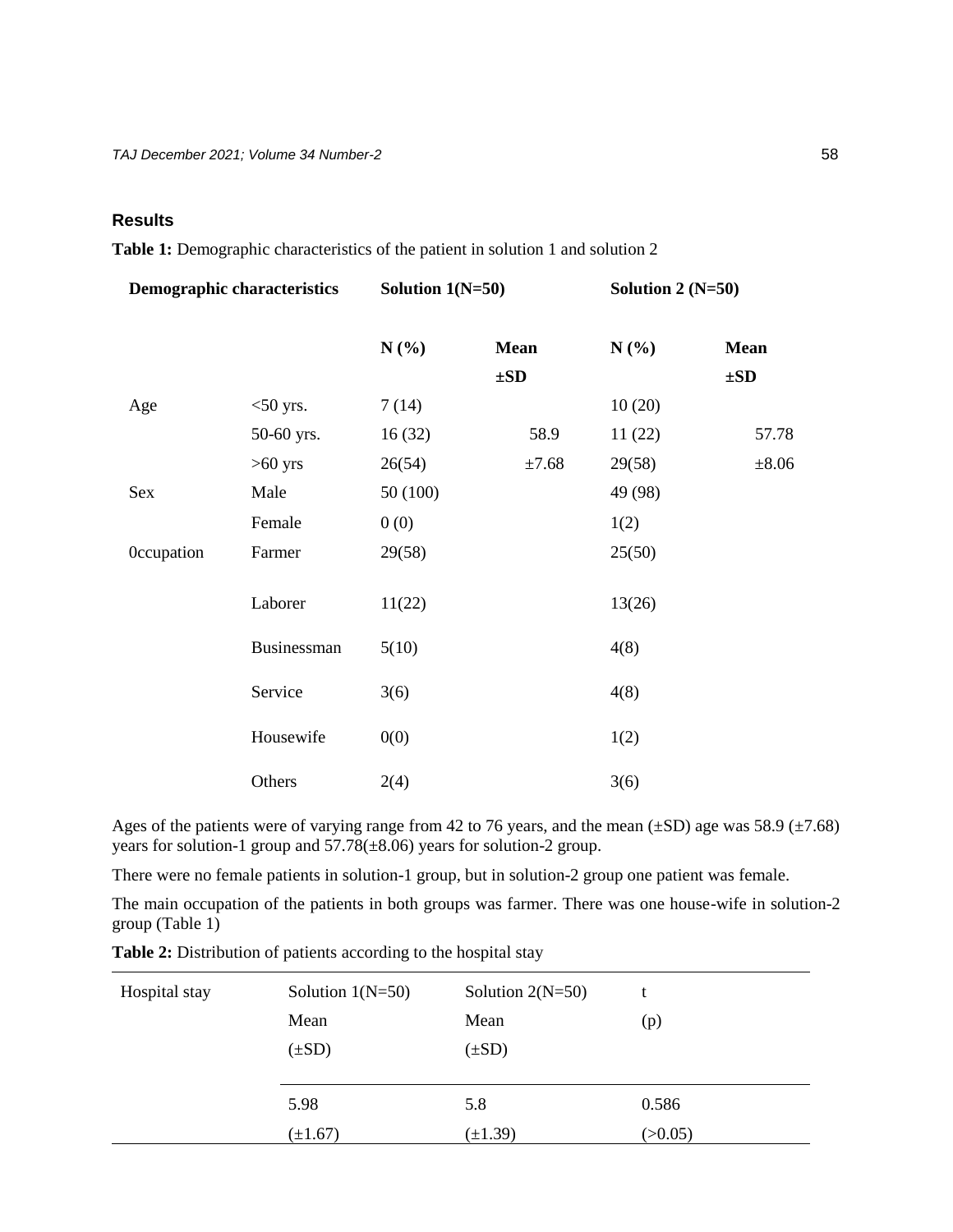The mean hospital stay in solution-1 and solution-2 groups were  $5.98(\pm 1.67)$  and  $5.8(\pm 1.39)$ , respectively. No difference was observed in the hospital stay between the two groups (t=0.586, (p>0.05). (Table-02)

| Time          | Solution $1(N=50)$ | Solution $2(N=50)$ | $x^2$   |
|---------------|--------------------|--------------------|---------|
|               | $n$ (%)            | $n$ (%)            | (p)     |
| At hour-1     |                    |                    |         |
| Worse         | 8(16)              | 10(20)             | 0.271   |
| Same          | 42(84)             | 40(80)             | (>0.05) |
| At day-1      |                    |                    |         |
| Worse         | 15(30)             | 10(20)             | 1.333   |
| Same          | 35(70)             | 40(80)             | (>0.05) |
| At day-3      |                    |                    |         |
| Worse         | 5(10)              | 2(4)               | 4.339   |
| Same          | 8(16)              | 3(6)               | (>0.05) |
| <b>Better</b> | 37(74)             | 45(90)             |         |
| At discharge  |                    |                    |         |
| <b>Better</b> | 50(100)            | 50(100)            |         |

Table 3: Subjective improvement over hospital stay

Subjective symptoms at hour-1in both groups were worse 8(16%), 10 (20%), same 42(84%), 40(80%) respectively. $x^2$  value was 0.271 (p>0.05). At day-1in both groups were worse 15(30%), 10(20%), same  $35(70\%)$ ,  $40(80\%)$  respectively. $x^2$  value was 1.333 (p>0.05). At day-3in both groups were worse 5(10%), 2(4%), same 8(16%), 3(6%), and better 37(74%), 45(90%) respectively.  $x^2$  value was 4.339 (p>0.05) and during discharge in both groups were better 50(100%) and 50(100%) respectively. No difference was observed in the subjective improvement between the two groups (Table-03).

Figure 1: Mean change in FEV1 over time (N=100)

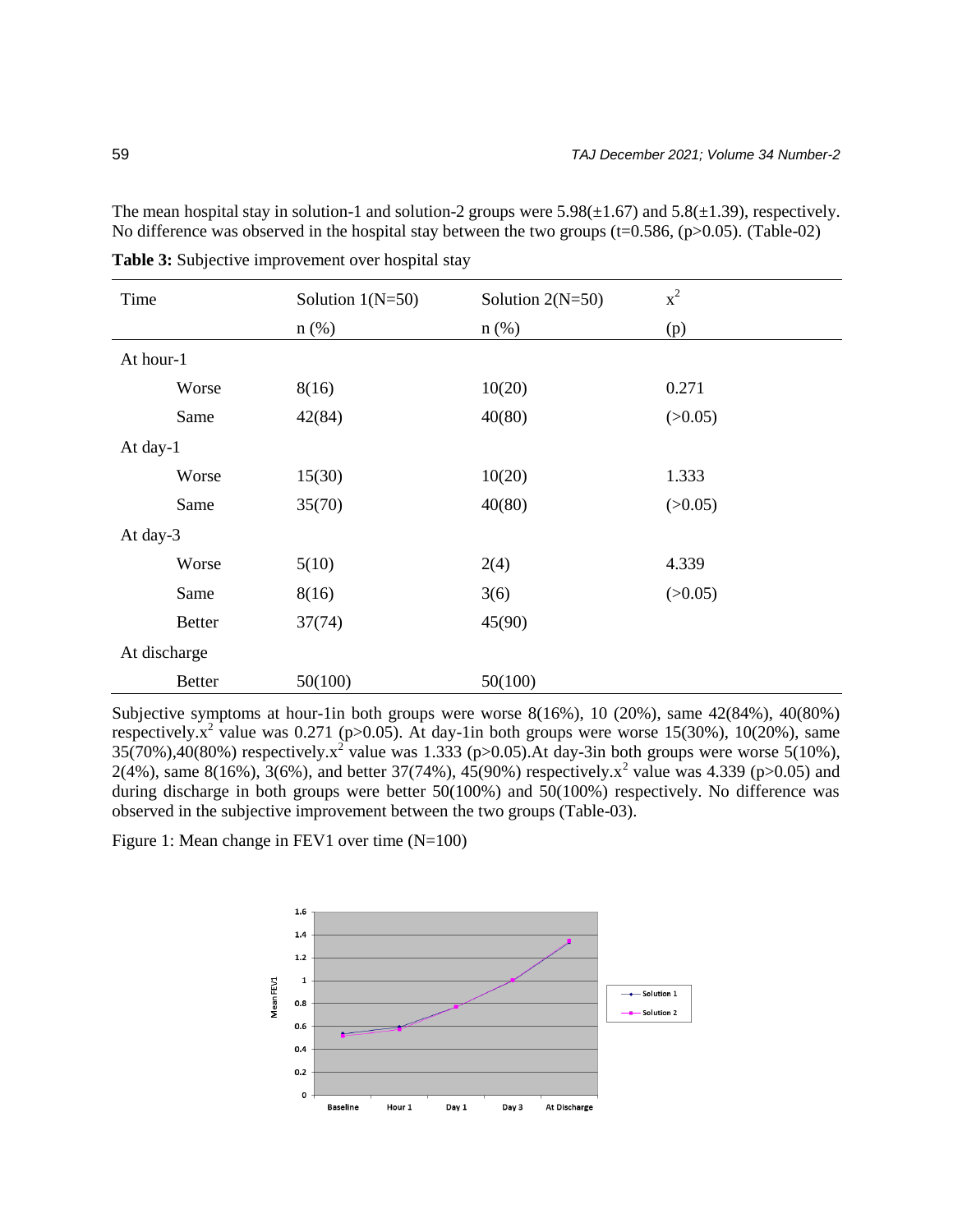No significant difference was observed between solution-1 & solution-2 groups in FEV1 at baseline(t=0.888, df=98, p>0.05), at 1 hour (t=0.797, df=98,p>0.05), at day 1(t=-0.021,df=98,p>0.05),at day 3 (t=-0.051, df=98, p>0.05) and during discharge (t=-0.833, df=98, p>0.05). (Figure 01)

Figure 2: Mean improvement in FEV1 over time (N=100)



There was no significant difference in improvement between solution-1 & solution-2 groups in FEV1 after hour1 (t=-0.091,df=98,p>0.05), after day 1(t=-0.838,df=98,p>0.05),after day 3 (t=- 0.633,df=98,p>0.05) and during discharge (t=-0.833,df=98,p>0.05)(Figure 02).

Figure 3: Mean change in FVC over time (N=100)



No significant difference was observed between solution-1 & solution-2 groups in FVC at baseline(t=1.520,df=98,p>0.05),at Hour 1 (t=0.818,df=98,p>0.05), at day 1(t=-0.539,df=98,p>0.05),at day 3 (t=-0.149,df=98,p>0.05) and during discharge (t=-0.575,df=98,p>0.05). (Figure 03)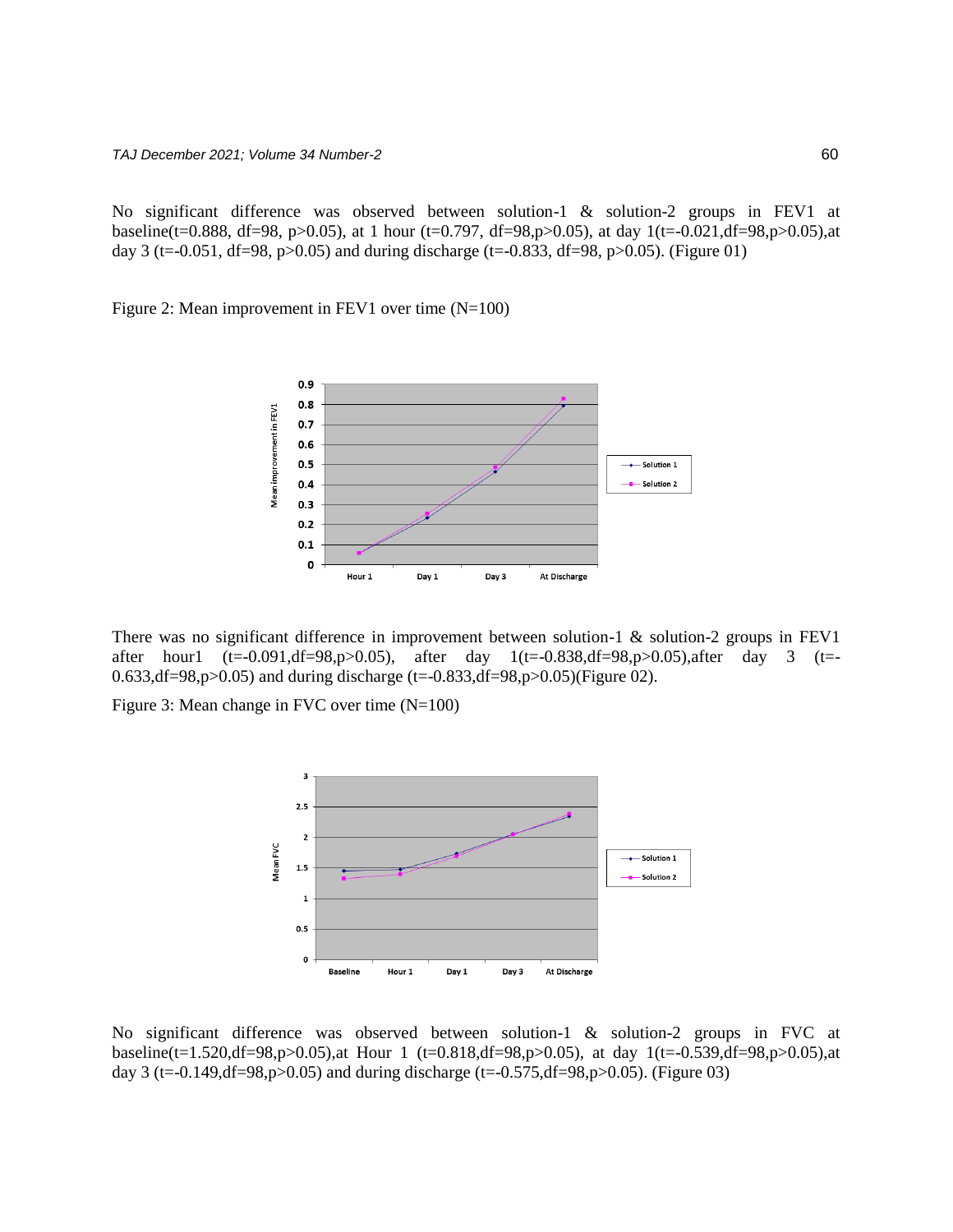#### Figure 4: Mean improvement in FVC over time (N=100)



There were no significant difference in improvement between solution-1 & solution-2 groups in FVC after 1 hour (t=-1.418, df=98, p>0.05), after day  $1(t=1.958, df=98, p>0.05)$ , after day 3 (t=-1.826,df=98,p>0.05) and during discharge (t=-1.802,df=98,p>0.05).There was no age related significant difference between two groups (F-0.927, df-4, p>0.05). (Figure 04)

There was no significant age-related difference observed between the two groups (F-0.927, df-4, p>0.05).

#### **Discussion**

In our study, the mean age of patients of salbutamol group and salbutamol plus ipratropium bromide groups were  $58.9(\pm 7.68)$  and  $57.78(\pm 8.06)$ , respectively. The maximum number of patients, i.e., 27(54%) in the salbutamol group and 29(58%) in the salbutamol plus ipratropium group, were above 60 years of age. But a study conducted by Moayyedi et al.<sup>22,</sup> the mean age was 70.4 and 67.8. Lower age group was observed in our study. Presentation of COPD in earlier age groups in our country may be explained by lower socioeconomic conditions and undernutrition. Most of our patients were farmer.

There was only one female patient in the salbutamol plus ipratropium group. Although Brown IG and colleagues found a higher proportion of female patients with COPD  $(33\%)$ . <sup>23</sup> But we had only one female in our study (1%). That is probably because of the lesser prevalence of smoking in females in our population.

No significant difference was observed between  $β_2$ agonist and  $\beta_2$ -agonist plus anticholinergic group in mean hospital stay in our study. Similar findings were observed by Brown IG et al.<sup>23</sup> and Moayyedi et al.<sup>22</sup> But, shorter duration in-hospital stay was observed by

Shrestha et  $al^{24}$  in which study despite salbutamol, Isoetharine was used.

It was found that both salbutamol and ipratropium bromide were effective in acute exacerbation and stable COPD.18, 23,25 Although a study has shown that ipratropium bromide was more effective than albuterol. No significant synergistic or additive improvement with salbutamol and ipratropium bromide in pulmonary function was observed in our study. Which findings are similar to most of the studies.  $18, 23, 26$  Although some have demonstrated significant improvement with combination therapy in terms of airway obstruction in acute exacerbation of COPD and in stable COPD.<sup>27-29</sup>

The combination of salbutamol and ipratropium bromide appeared to give no significant additional benefit compared with salbutamol alone during the routine inpatient treatment of an acute exacerbation of COPD. No difference was observed in spirometric values, subjective symptom scores, duration of hospital stay, or the number of days on a nebulizer between the two groups. This is in contrast to findings in stable COPD, although results are not consistent. Many trials in stable outpatients with COPD have shown combination therapy to be beneficial  $30-31$ , although some suggest that any improvement is small. Furthermore, some researchers have shown that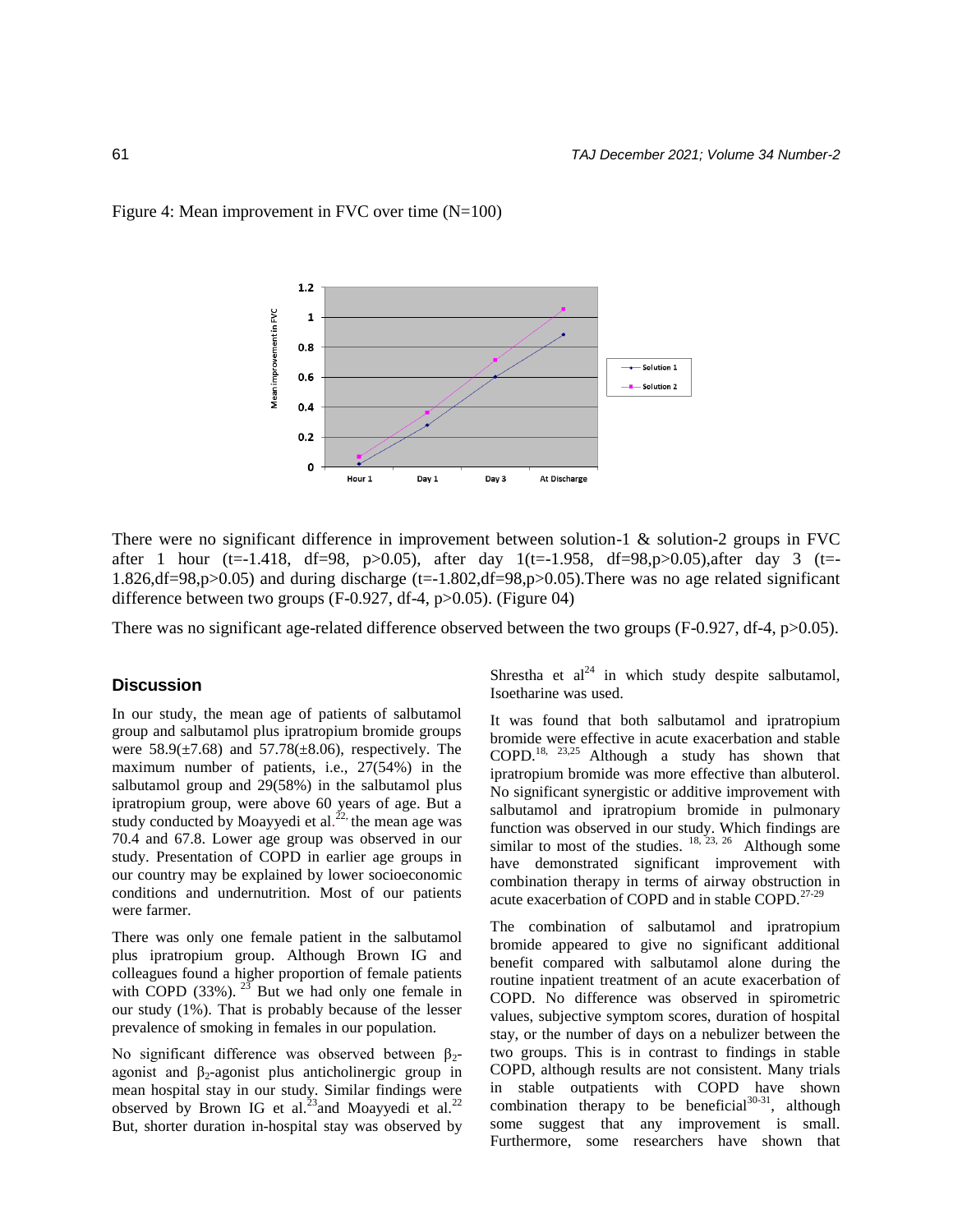ipratropium bromide alone is as effective as either salbutamol alone or combination therapy.<sup>32</sup>

### **Conclusion**

We conclude that the addition of ipratropium to salbutamol confers no significant benefit in the routine management of the hospital in patients with acute exacerbations of COPD. We consider that these results apply only to acute exacerbations, and the situation with respect to long-term domiciliary treatment is different. However, no significant substantial improvement was observed with the addition of ipratropium bromide in our study. So in the treatment of an acute exacerbation of COPD, it would seem reasonable to advise adding nebulized ipratropium bromide to a  $\beta_2$  agonist only when a patient is not responding satisfactorily.

#### **References**

- 1. Rabe KF, Hurd S, Anzueto A, Barnes PJ, Buist SA, Calverley P, et al. Global strategy for the diagnosis, management and prevention of chronic obstructive pulmonary disease: GOLD executive summary. Am J Respir Crit Med 2007; 176: 532-35
- 2. Chronic respiratory disease. World Health Organization. 2010: 4
- 3. Global Initiative for Chronic Obstructive Lung Disease (2009).Global Strategy for Diagnosis, Management and Prevention of COPD Executive Summary. Available from http:// www.goldcopd.org2009
- 4. Report on National COPD Study, 2007. Burden of Obstructive Lung Diseases in Bangladesh (BOLD -BD). Bangladesh Lung Foundation.2010: 19
- 5. Pauwels RA, Buist AS, Ma P, Jenkins CR, Hurd SS. Global strategy for the diagnosis, management, and prevention of chronic obstructive pulmonary disease: National Heart, Lung, and Blood Institute and World Health Organization Global Initiative for Chronic Obstructive Lung Disease(GOLD): executive summary. Respir Care 2001; 46:798-825.
- 6. Appeleton S. Smith B, Veale A, Bare A. Long-acting beta2 agonists for chronic obstructive pulmonary disease.Cochrane database Syst.2000 Reu, 2:CD001104.
- Higgins BG, Powell RM, Coopers,Tatters field AE. Effect of salbutamol and ipratropium bromide on airway caliber and bronchial reactivity in asthma and chronic bronchitis. Eur Respir J 1991; 4:415-20.
- 8. Dahl R, Greefhorst LA, Nowak D et al. Inhaled Formoterol dry powder versus ipratropium bromide in chronic obstructive pulmonary disease. Am J Respir Crit Care Med 2001; 164:778- 84.
- 9. Rennard SI, Anderson W, Zuwallack R, et al. Use of a long acting inhaled beta-2 adrenergic agonists, Salmeterol xinafoate,in patients with chronic obstructive pulmonary disease. Am J Respir Crit Care Med 2001; 163:1087-92.
- 10. Casalburi R, Mahler DA,Jones PW et al. A long-term evaluation of once daily inhaled Tiotropium in chronic obstructive pulmonary disease. Eur Respir J 2002;19:217-24
- 11. Belman MJ, Botnick WC, Shin JW. Inhaled bronchodilators reduce dynamic hyperinflation during exercise in patient with chronic obstructive pulmonary disease. Am J Respir CritCare Med 1996; 153:967-75.
- 12. Combivent Inhalation Aerosol Study Group. In chronic obstructive pulmonary disease, a combination of ipratropium and albuterol is more effective than either agent alone: an 85-day multicenter trial chart 1994:105:1411-9.
- 13. Ram FS, Sestini P. Regular inhaled short acting beta-2 agonists for the management of stable chronic obstructive pulmonary disease; Cochrane systematic review and meta-analysis, thorax 2003; 58:580-4.
- 14. Petric GR, Palmer KN. Comparison of aerosol ipratropium bromide and salbutamol in chronic bronchitis and asthma. Br Med J 1975:1:430-2.
- 15. Fabbri LM, Hurd SS. Global strategy for the diagnosis, management and prevention of COPD; 2003 update Eur respire J 2003; 22:1-2.
- 16. Nieman J, Michel S. Anticholinergic,antimuscarinic bronchodilators. Am Rev Respir Dis 1984; 129:856-70.
- 17. O'Driscoll BR, Horsley MG, Tayler RS, Chambers DK, Bernstein A. Nebulized salbutamol with and without ipratropium bromide in acute airflow obstruction, Lancet1989; i:1418-20.
- 18. Morrison JFJ, Jones PC, Muers MF. Assessing physiological benefit from domiciliary nebulized bronchodilators in severe airflow limitation. Eur Respir J 1992; 5:424-9.
- 19. Goldman JM, Teale C, Muers MF. Simplifying the assessment of patient with chronic airflow limitation for home nebulizer therapy. Respir Med 1992; 86:33-8.
- 20. Altounyan REC. Variation of drug action on airway obstruction in man. Thorax 1964; 19:406-15.
- 21. Teale C, Morrison JFJ, Muers MFM, Pearson SB. Response to nebulized ipratropium bromide and terbutaline in acute severe asthma. Repir Med 1992; 86:215-8.